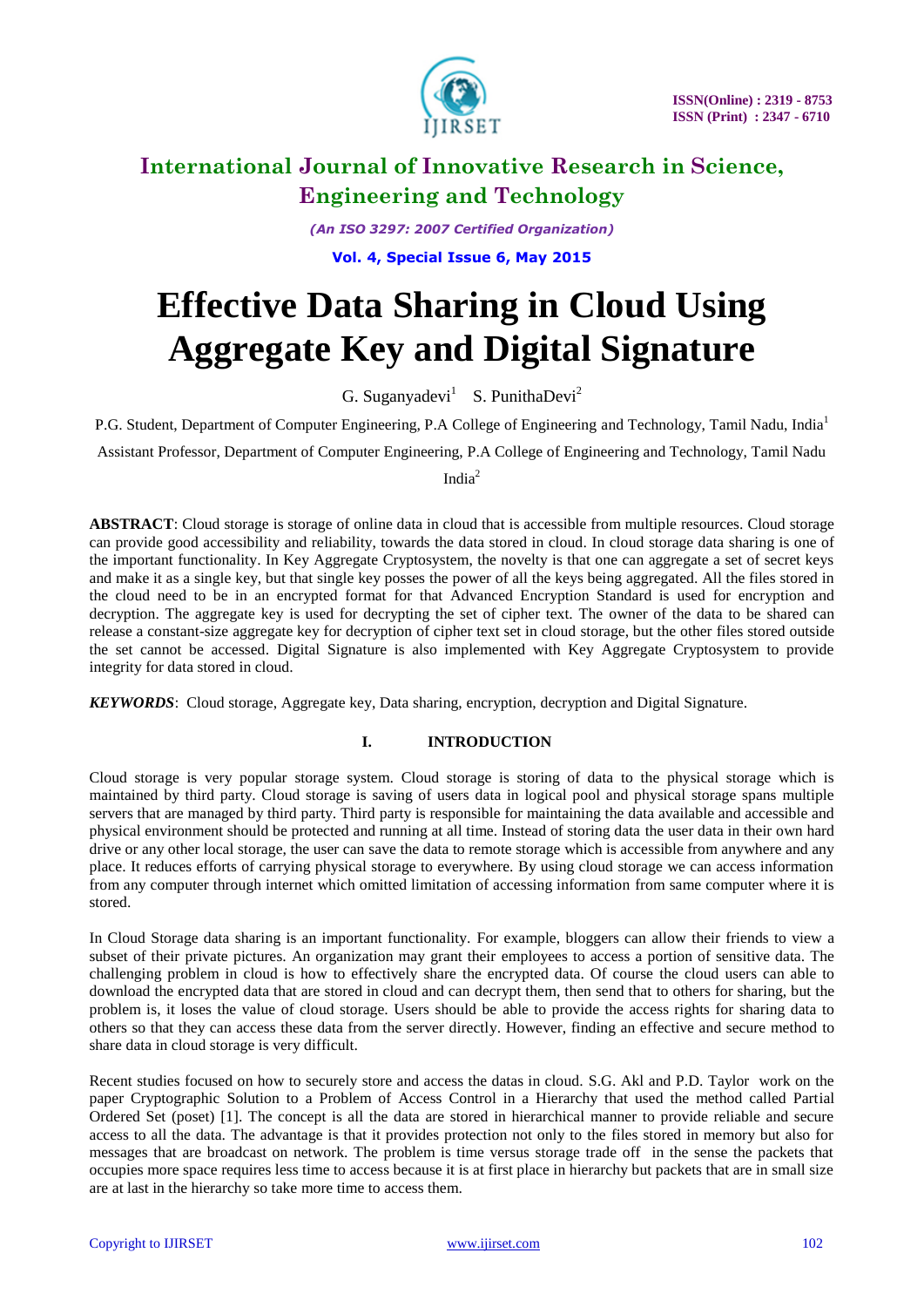

*(An ISO 3297: 2007 Certified Organization)*

#### **Vol. 4, Special Issue 6, May 2015**

G.C. Chick and S.E. Tavares start his work on Flexible Access Control with Master Keys and it tried to give reliable access control to users data that are stored and transmitted across the network. For achieve reliable access use the method called Master keys based on modular exponentiation [9]. The scheme can provide large services by only using small storage space and creates fixed overhead per user, also provides hierarchal organization and expansion of set of services. The obvious application of this scheme is file storage. The key management problem is avoided by using single master secret key. The problem in using master secret keys is that since the central authority is managing the master secret key it may sometimes leads to leverage of master secret key.

W.G. Tzeng works on cryptographic key assignment problem to assign cryptographic keys to set of partial ordered set so that the cryptographic key of higher order classes can be used to derive the cryptographic key of lower class [21]. For this it uses a new method called time bound cryptographic key assignment scheme. The cryptographic keys of a class are different for each time period. There is central authority (CA) that generates and assigns keys to each class in the hierarchy. All secret parameters are processed and managed by CA. The advantage is that even if the key is lost, unauthorized person cannot decrypt the data since it uses different keys of a class for each time period. The number of public parameters is independent of total number of classes in the hierarchy. The drawback in time bound key assignment scheme is it requires large number of keys to be generated.

D. Boneh et al works on Aggregate and Verifiably Encrypted Signatures from Bilinear Maps that generate Aggregate signatures for messages. The purpose is to verify the integrity and confidentiality of those messages. The aggregate signatures are generated using bilinear mapping algorithm. The main advantage of using aggregate signatures is introducing the size of chains and communication bandwidth because aggregate signatures are of single constant size. The problem of using aggregate signature is construction of signature requires extra structures provided by bilinear maps

Y. Sun and K.J.R. Liu starts their works on Scalable Hierarchical Access Control in Secure Group Communications. It uses the method of Multi group key management scheme to present a multi-group key management scheme that achieves a hierarchical access control by employing an integrated key graph and by managing group keys for all users with various access privileges [20]. The advantage in this scheme is to provide hierarchical access control in group communication. This scheme is suitable for both centralized and contributory environments. In Centralized key management, depends on a centralized server, called as the key distribution center (KDC) that generates and distributes encryption keys. The contributory key management schemes do not rely on centralized servers. Every group member makes can contribute independently and participates in the process of group key establishment. The drawback in this scheme is group applications contain more data streams and require the mechanism to manage more complicated access control policy.

Michael Brenner et al. work on the concept of improving the security in cloud computing and it uses homomorphic encryption for improve the data security in cloud. A growing number of compute and data storage jobs are performed on remote resources. In a cloud environment the customer cannot be sure about the location in that a particular job is physically executed and thus cannot rely on the security and confidentiality of the remote resource. A solution for this problem is operating on encrypted functions and encrypted data. The method is to compute a secret program on an untrusted resource using fully homomorphic encrypted circuits and it helps to improve the security of data.

S.S.M. Chow et al started their work on cloud computing and developed the paper called Simple Privacy-Preserving Identity-Management for Cloud environment SPICE. Cloud computing has been envisioned as the next generation architecture of IT enterprise it provides on demand self service, ubiquitous network access and location independent resource pooling. It uses group signatures in order to preserve the identity of the user. The Cloud users can make use of service providers to allocate enough storage space and manage it properly. The problem is that the privacy and security becomes critical.

#### **II. KEY AGGREGATION**

The main motivation of the proposed work is to provide secure data storage and improved data sharing in cloud. In the new system aggregate keys are used to improve the data sharing in cloud. The data integrity is a main thing to be considered in cloud. The system also provides the integrity towards the data stored in cloud.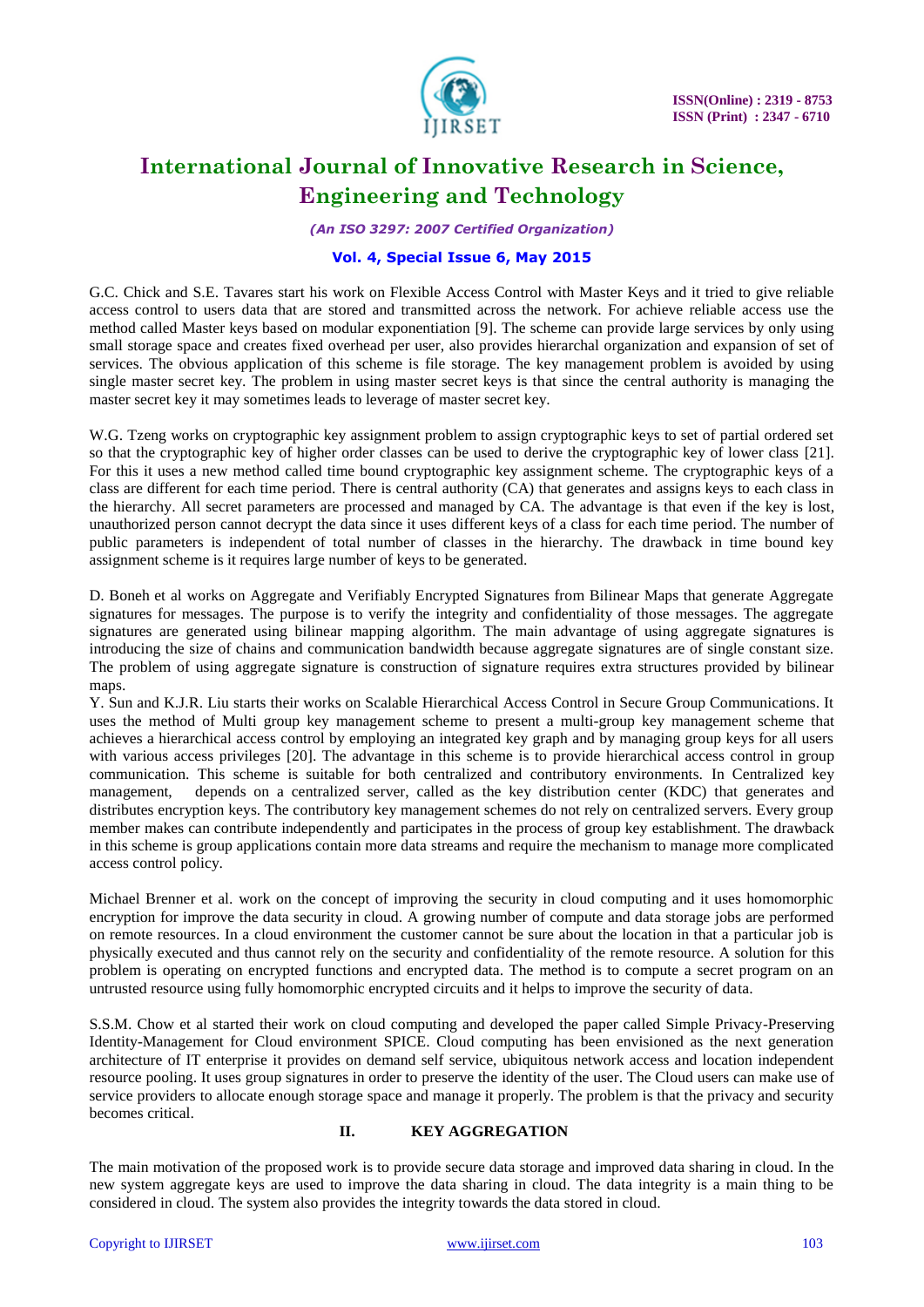

*(An ISO 3297: 2007 Certified Organization)*

### **Vol. 4, Special Issue 6, May 2015**

In key aggregate cryptosystem it provides a new method to improve the data sharing in cloud. The novelty is that one can aggregate a set of secret keys and make it as a single aggregate key. This single aggregate key will be used to decrypt the set of message [11].

All the files stored in cloud should be in encrypted format. The AES algorithm will be used to encrypt and decrypt the files in order to store them in cloud. All the files are stored in cloud storage and whenever needed the user can access it from the cloud. Since all the personal files are stored, the security should be provided to files stored in cloud. In key aggregate cryptosystem the main idea is to improve the data sharing by improving the security when files are shared among the cloud users.

In Key Aggregate Cryptosystem the novelty is that one can aggregate a set of secret keys and make it as a single aggregate key. The owner of the key can release this single key to anyone who wants to access the data stored in cloud. Instead of sharing multiple keys, the user can send single key to share multiple files.

In Setup Phase the data owner executes the setup phase for an account on server which is not trusted. The setup algorithm only takes implicit security parameter.

The KeyGen Phase is executed by data owner to generate the public or the master key pair (pk, msk). The key needed to encrypt and decrypt the files are generated.

The Encrypt Phase is executed by anyone who wants to send the encrypted data. Encrypt (pk, m), the encryption algorithm takes input as public parameters pk and a message m. The algorithm encrypts message m and produces a ciphertext C such that only a user that has a corresponding key only able to decrypt the ciphertext C.

- Input= public key pk, message m
- Output  $=$  ciphertext  $C$ .

The Fig 1 describes the architecture of key Aggregate Cryptosystem.



Fig 1 Architecture of Key Aggregate Cryptosystem

The Extract Phase is executed by the data owner to provide the decryption rights for a certain set of ciphertext classes to a other cloud users.

- 1. Input = secret key k.
- 2. Outputs= aggregate key denoted by  $k<sub>s</sub>$ .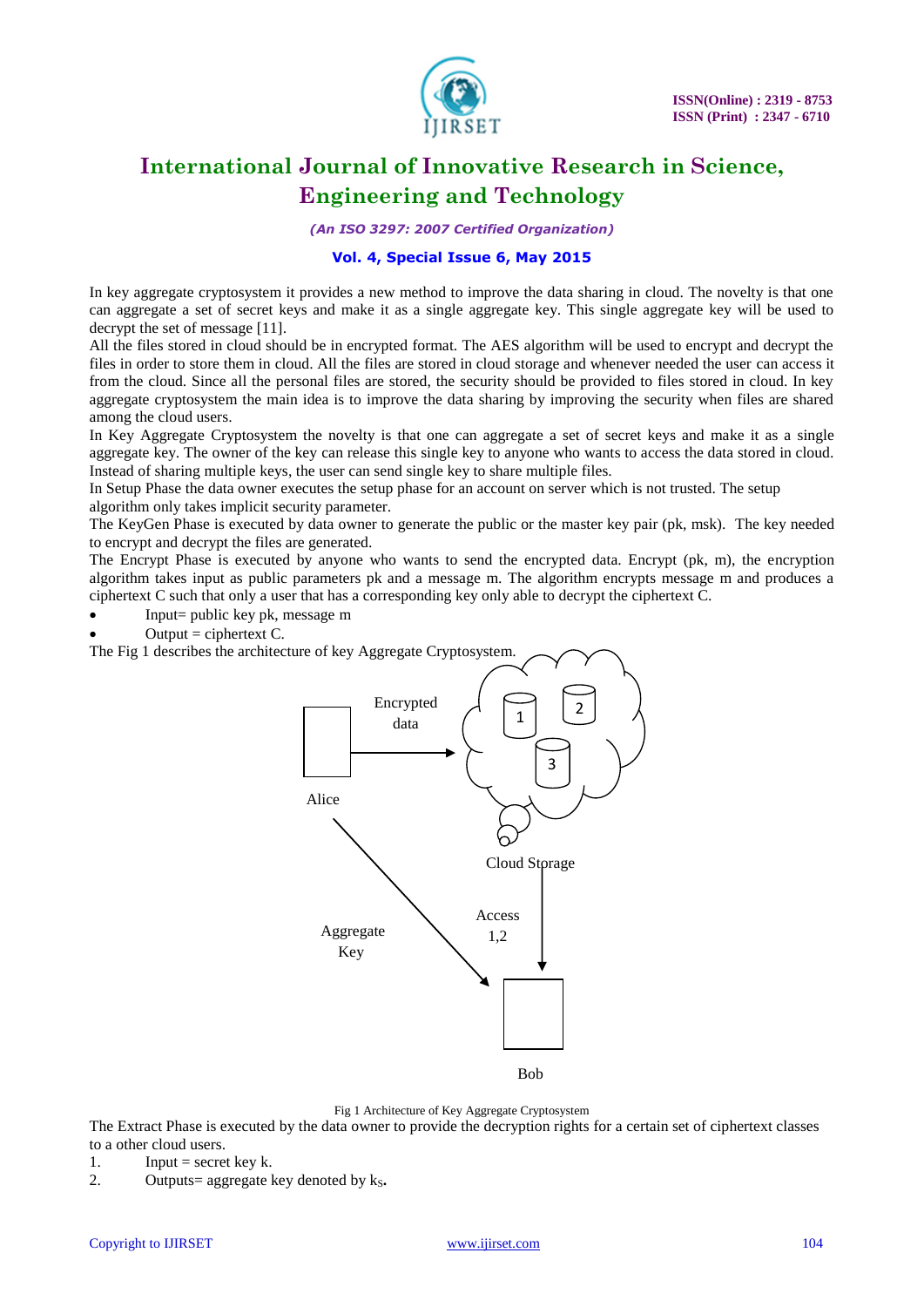

*(An ISO 3297: 2007 Certified Organization)*

### **Vol. 4, Special Issue 6, May 2015**

The Decrypt Phase is executed by the candidate those have the decryption authorities. Decrypt (kS, S, i, C), the decryption algorithm will takes the input as key k, and a ciphertext C, i denotes the ciphertext in the set S.

- 1. Input =  $k_S$  and the set S<br>2. Outputs = m if i elemen
- Outputs  $=$  m if i element of S

It takes the set of messages to be decrypted and apply the corresponding aggregate key to decrypt the files and produce the decrypted files as output.

#### **III. DIGITAL SIGNATURE**

In Key Aggregate Cryptosystem it mainly concentrates on effective data sharing in cloud. The Key Aggregate Cryptosystem also considers the integrity of data that are stored in cloud. To provide integrity towards the user data the digital signature is used.

Digital Signature is a process that guarantees that the contents of a message have not been altered. Digital signatures rely on certain types of encryption to ensure authentication. Authentication is the method of verifying that information is coming from a trusted source [19]. Digital signatures employ a type of [asymmetric cryptography.](http://en.wikipedia.org/wiki/Asymmetric_key_algorithm) The Key Aggregate Cryptosystem uses the RSA signing algorithm to generate the digital signature.

The RSA public-key algorithm actually uses two different keys called the public key and the private key. The private key is known only to its owner, while the public key can be available to anyone. In Public-key algorithms two keys are used in that one key is used for encryption, the other is necessary for decryption. In digital signatures, the private key generates the signature, and the corresponding public key validates that signature. The RSA algorithm alone cannot be used to sign the document so that hashing algorithm is also used along with that.

1. A one-way hash of the document is produced using SHA algorithm.

- 2. The hash is encrypted with the private key of the RSA there by signing the document.
- 3. The document and the signed hash are transmitted.<br>4. The recipient produces a one-way hash of the document
- The recipient produces a one-way hash of the document.

5. Using the RSA algorithm, the recipient decrypts the signed hash with the sender's public key.

If the signed hash matches the recipients hash, the user can know that the signature is valid and the document is intact. Using the digital signature method the cloud users can verify the integrity of the stored data in cloud.

#### **IV. EVALUTION AND RESULTS**

The Key Aggregate Cryptosystem allows the users to upload files, share their files and to download and access the files. Uploading files into cloud requires all the files need to be encrypted and then stored. The Fig 2 shows the uploading of files into cloud

|           |                          | Public Auditing for Secure Cloud Storage |                                               |         |         |                 |        |
|-----------|--------------------------|------------------------------------------|-----------------------------------------------|---------|---------|-----------------|--------|
| œ<br>Home | <b>Unload Data</b>       | <b>Download Data</b>                     | <b>Download Direct</b>                        | Profile | History | <b>Features</b> | Logout |
|           |                          |                                          |                                               |         |         |                 |        |
| Z         | <b>Register New User</b> |                                          |                                               |         |         |                 |        |
|           |                          | <b>Select File</b>                       |                                               |         |         |                 |        |
|           |                          |                                          | Choose File aes2.pdf<br><b>Encryption Key</b> |         |         |                 |        |
|           |                          |                                          | 1234123412341234                              |         |         |                 |        |
|           |                          | <b>Upload File</b>                       | Create Signature                              |         |         |                 |        |
|           |                          |                                          |                                               |         |         |                 |        |

Fig 2 Upload the files to cloud

Sharing files among cloud users is done by using the aggregate key. The files are downloaded from cloud and then decrypted for accessing the files. Fig 3 describes the sharing of data to other cloud users.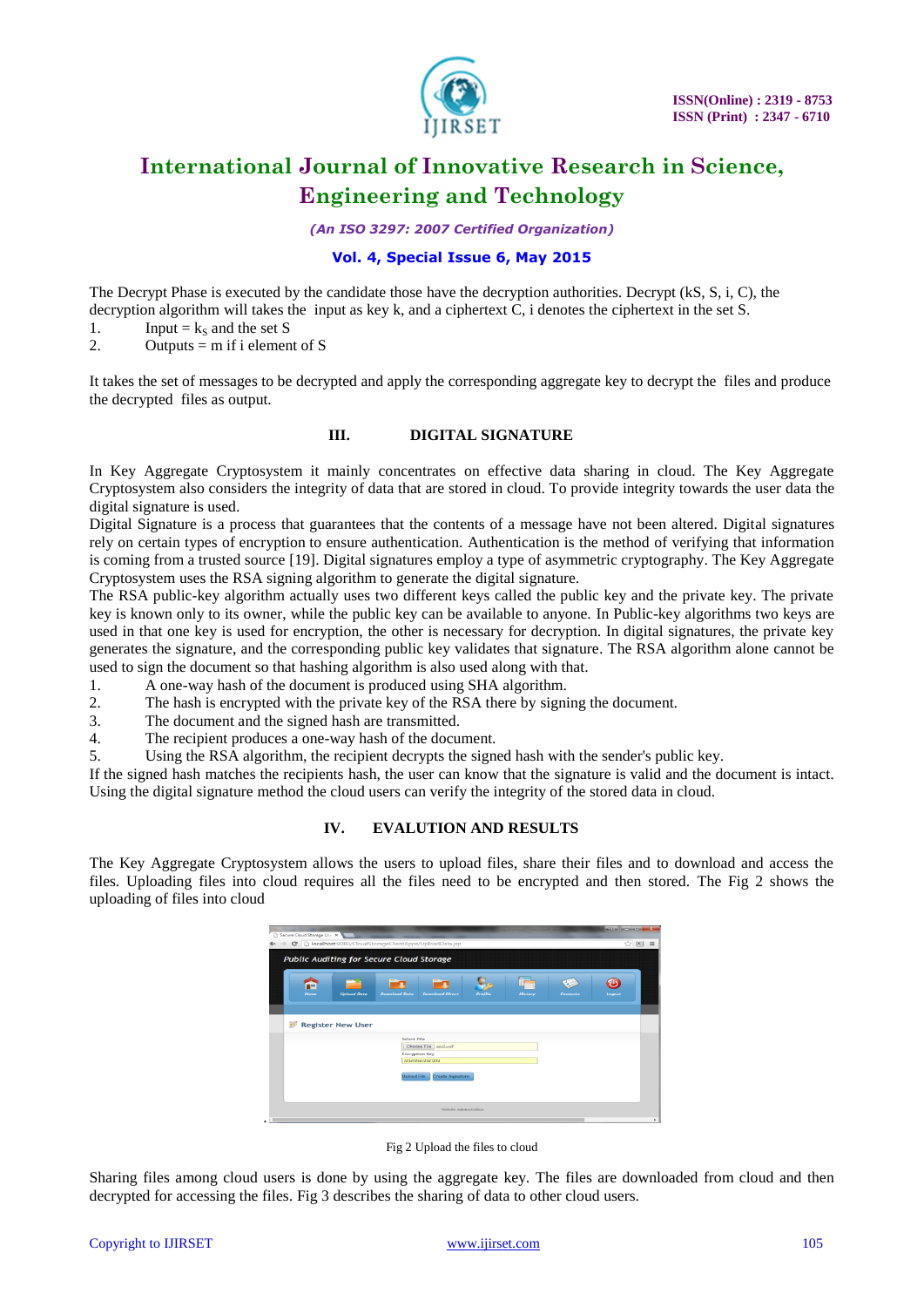

*(An ISO 3297: 2007 Certified Organization)*

### **Vol. 4, Special Issue 6, May 2015**





The owner of the data can set the permissions to access the shared data. Digital Signature allows the users to verify the integrity of the data by generating and verifying the signature at the time data storage and retrieval. The Third Party Auditors will perform the signature generation and verification. The Fig 4 describes the signature generation.

| Secure Cloud Storage Use X |                          | C   bcalhost:8080/CloudStorageClientApps/upload.action<br>Public Auditing for Secure Cloud Storage |                        |         |                |                 | ☆ 国    |
|----------------------------|--------------------------|----------------------------------------------------------------------------------------------------|------------------------|---------|----------------|-----------------|--------|
| æ<br>Home                  | <b>Upload Data</b>       | <b>Download Data</b>                                                                               | <b>Download Direct</b> | Profile | <b>History</b> | <b>Features</b> | Logout |
|                            | <b>Register New User</b> |                                                                                                    |                        |         |                |                 |        |
|                            |                          | <b>Select File</b><br><b>Encryption Key</b>                                                        | Choose File aes2.pdf   |         |                |                 |        |
|                            |                          |                                                                                                    |                        |         |                |                 |        |

Fig 4Signature Generation

The integrity of data the can be checked whenever needed. The Fig 5 describes the signature verification.

| Conra Computing Third Party Auditor:<br><b>Rant Server</b><br><b>Sgraut</b> | m | <b>School &amp; School &amp; School Print</b><br>Signature Verification for file : FERTIGATION.pdf<br>User Name : suganya<br><b>Signature Verification Status : true</b> |  |
|-----------------------------------------------------------------------------|---|--------------------------------------------------------------------------------------------------------------------------------------------------------------------------|--|
|                                                                             |   |                                                                                                                                                                          |  |

Fig5 Signature Verification

All the actions performed by the cloud users can be seen through the server log messages.